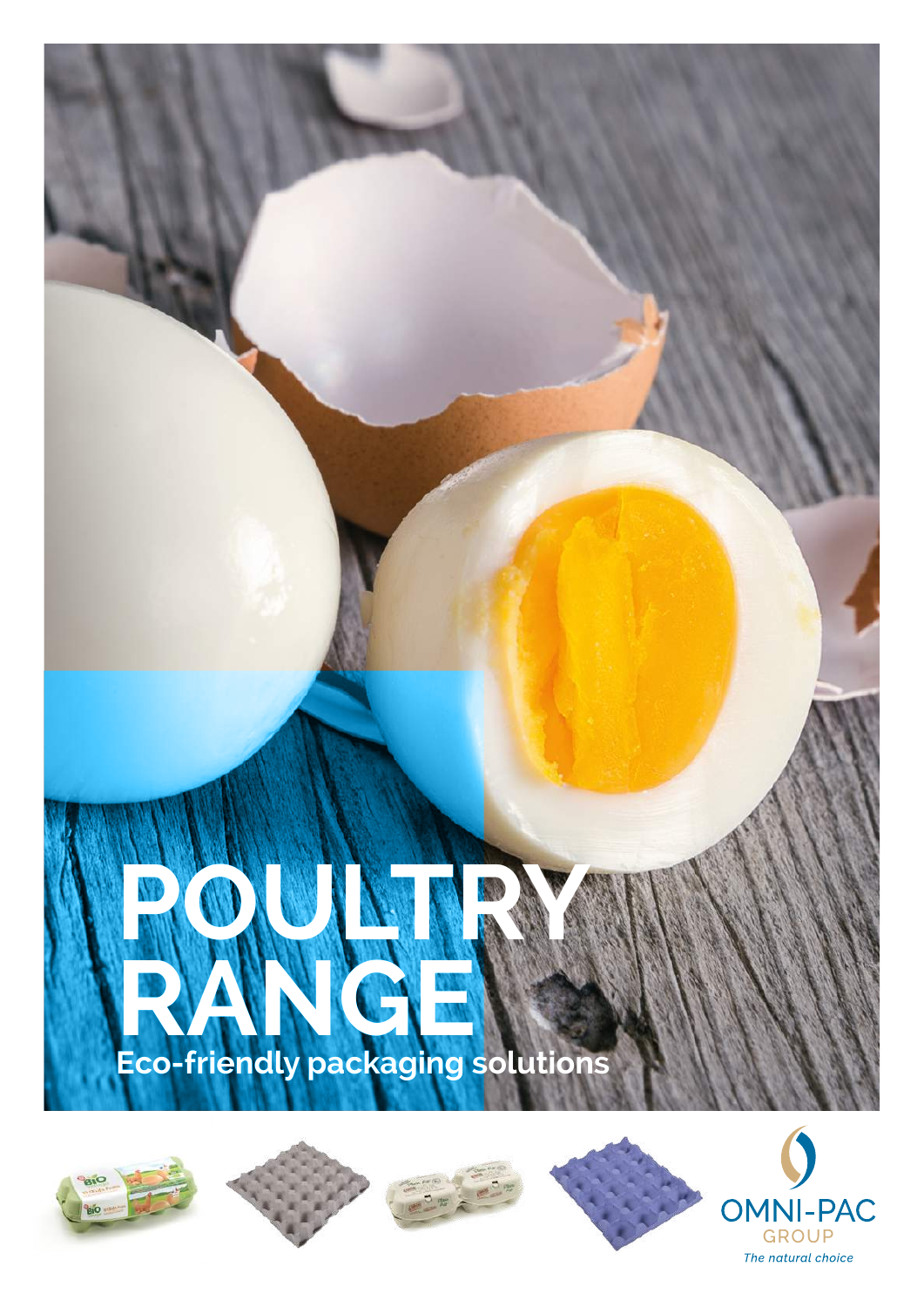

## **NATURAL FIBRES FOR THE POULTRY SECTOR**

### **A COMPLETE PORTFOLIO TO MEET ANY CUSTOMER NEEDS**

#### **Select the right type of packaging**

#### **FOR TRANSPORT**

#### **Trays**

- dedicated for transporting eggs
- 9 references
- the widest range on the market: a solution fits to each clients' needs

#### **Lids**

- protection for eggs on the last tray
- 3 references can fit 7 trays

## **FOR COMMERCIALISATION**

#### **Family packs**

- used for packing eggs and can be used in addition to a labelled lid
- a wide range: 12 references, from 6 to 30 eggs

#### **•** economic solutions

#### **Egg cartons**

- personnalized solution either with label or with direct printing, depending on model
- communication on 1 or 3 faces, depending on model
- 8 references

#### **What criteria to find the right solution**

#### **Number of eggs**  6, 10, 12….

**Caliber of eggs** S / M / L / XL

**Product dimensions** Length x width x height in mm

**Bundle** Nb of products / bundle

**Colours** grey / blue / yellow / green / brown / pink, on demand

#### **Use what nature provides**

The fibres used are natural and recyclable. By using Omni-Pac solutions, you will also help preserve the natural world!

CDL Omni-Pac offers a large poultry portfolio for each stage of the distribution channel to support and expand eco-friendly behaviours in this market: from egg collection to consumption. Our graphic team can also work by your side by enhancing the idea of «attractive ecology.





#### **OPTIMUM PROTECTION**

properties. With it, we can manufacture solid packaging that is easy to use

Throughout the supply chain and right up to the consumer, the moulded fibre guarantees maximum protection for products, even the most delicate ones. It has impact and vibration absorption A unique and perfectly managed procedure that has forged Omni-Pac Group's reputation for very high quality solutions.

#### **Our factories are certified:**



**ISO 9001 certified**  for their organisation



**BRC** for food safety



**FSC®** for responsible management of fibre as a natural resource.

with industrial machines.

## **IMMEDIATE GAIN**

Because we continually improve the packaging process to face the fluctuating transport costs, Omni-Pac Group's solutions offer an economic attractiveness.

#### **ELABORATE DESIGN**

Our packaging is made to protect and highlight your products. Many retail units and options are available: renewed design, colours, personalized labels or direct printing.

#### **OMNI-PAC GROUP OVERSEAS**



We believe that environmental solutions have no borders and we are happy to already provide our moulded fibre packaging and hygiene solutions in over 50 countries. Wherever you may be, our solutions are here for you.

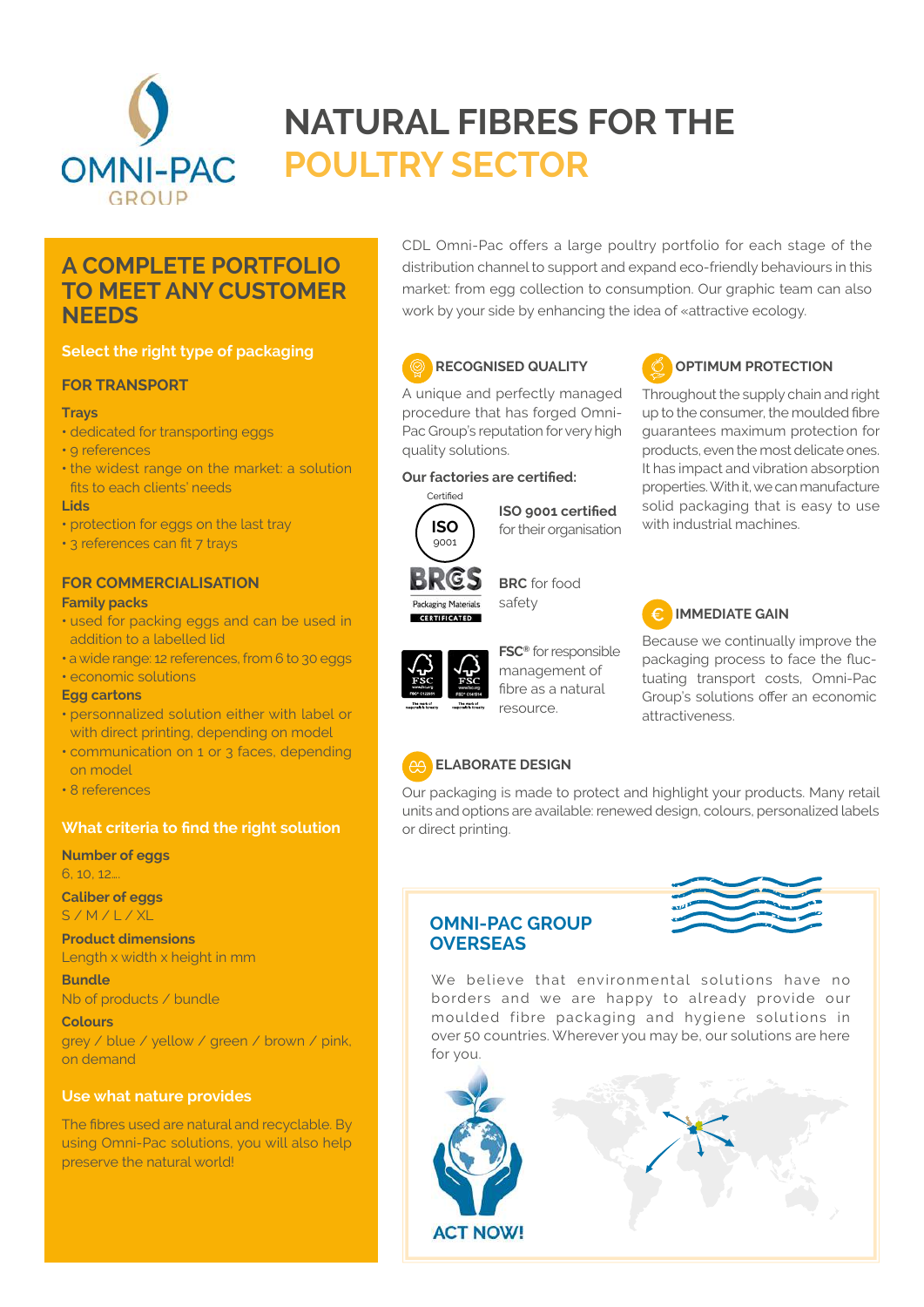# **PREMIUM For your products commercialisation**

Our portfolio consists of many packaging solutions to enable you to segment your offer and then raise your customers' awareness. To better promote your brand, you can select a personalized communication, on label or direct printing. Direct printing is more environmentally friendly and modern.

## **COMPAC®**







*Ref.: 2x6 ComPac® Ref.: 10 ComPac® Ref.: 12 ComPac®*



| Reference               | Grade | <b>Product</b><br>dimensions<br>in mm | Nb of<br>products<br>/ bundle | fres<br><b>/ellow</b> | fresh<br>Green | fresh<br>Ivory                                                                                                            | White     | <b>Bundle</b><br>of pallet | Height<br>of pallet<br>in mm | Pallet /<br>semi-trailer | Pallet /<br>articulated<br>lorry |
|-------------------------|-------|---------------------------------------|-------------------------------|-----------------------|----------------|---------------------------------------------------------------------------------------------------------------------------|-----------|----------------------------|------------------------------|--------------------------|----------------------------------|
| 2x6 ComPac <sup>®</sup> | S/M/L | 300 x 107 x 69                        | 45                            |                       | $\bullet$      |                                                                                                                           | $\bullet$ | 72                         | 2544                         | 33                       | 38                               |
| 10 ComPac <sup>®</sup>  | S/M/L | 246 x 107 x 69                        | 188                           |                       |                | $\begin{array}{cccccccccccccc} \bullet & \bullet & \bullet & \bullet & \bullet & \bullet & \bullet & \bullet \end{array}$ |           | 25                         | 2604                         | 33                       | 38                               |
| 12 ComPac <sup>®</sup>  | S/M/L | 294 x 107 x 69                        | 45                            | ٠                     |                |                                                                                                                           | $\bullet$ | 72                         | 2502                         | 33                       | 38                               |

Dimensions of lost pallet in mm: 1000 x 1200 Other color on request

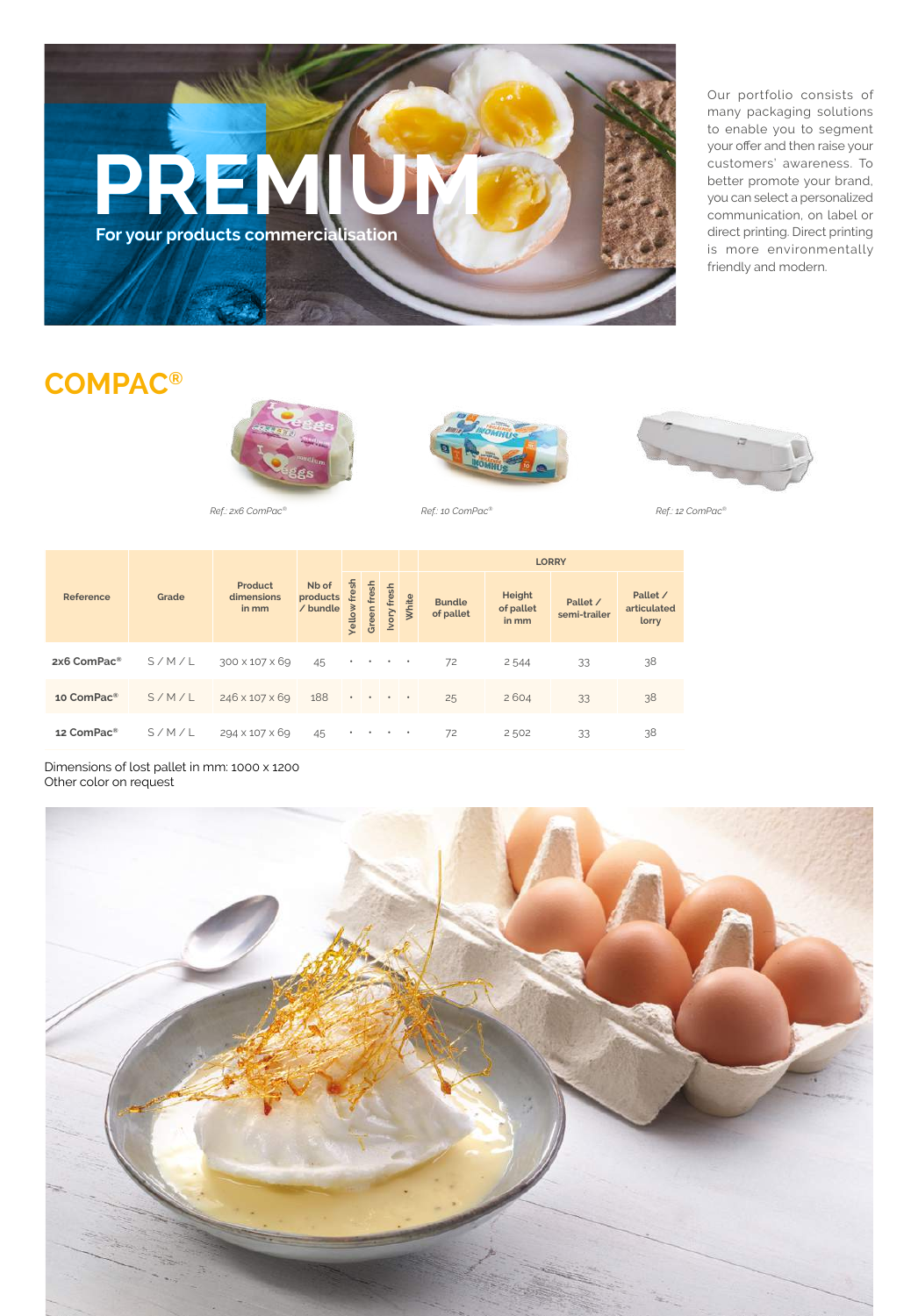

These 9 solutions are convenient for uncalibrated eggs (Nuni+ and C Uni+) and for wholesalers.

## **LIDS**

**TRAYS**



Save space and preserve the planet by using our lids.

|                 |       |                                     |                                      |      |                            |                              | SEMI-TRAILER (26 pal) / ARTICULATED LORRY (30 pal) |                              |                            |                                     |                                                                | <b>CONTAINER</b>                                        |
|-----------------|-------|-------------------------------------|--------------------------------------|------|----------------------------|------------------------------|----------------------------------------------------|------------------------------|----------------------------|-------------------------------------|----------------------------------------------------------------|---------------------------------------------------------|
| Reference       | Grade | Product<br>dimensions<br>in mm      | Nb of<br>products Colour<br>/ bundle |      | <b>Bundle of</b><br>pallet | Height<br>of pallet<br>in mm | bundle of<br>pallet                                | Height of<br>pallet<br>in mm | <b>Bundle of</b><br>pallet | <b>Height of</b><br>pallet<br>in mm | 40' H.C.<br>Container,<br>76 m <sup>3</sup> bulk<br>$(*/- 5%)$ | 20' container,<br>32.80m <sup>3</sup> bulk<br>$(*/-5%)$ |
|                 |       | Lids UNI+ $S/M/L/XL$ 300 x 295 x 32 | 154                                  | Gris | 28                         | 2 2 5 0                      | 32                                                 | 2 5 5 0                      | 36                         | 2850                                | 800                                                            | 360                                                     |
| Lids $15.5$ LBS | S/M/L | 293 × 293 × 33                      | 154                                  | Gris | 28                         | 2 2 2 0                      | 32                                                 | 2510                         | 36                         | 2 8 10                              | 800                                                            | 370                                                     |
| Lids HOZK       | S/M/L | 274 × 274 × 30                      | 154                                  | Gris | 32                         | 2 3 5 0                      | 36                                                 | 2630                         | 40                         | 2 900                               | 810                                                            | 430                                                     |

Dimensions of lost pallet in mm: 1000 x 1200



*Ref.: NUNI+ grey Ref.: 25 LBS blue*

|     |                      | Grade | Product<br>dimensions<br>in mm |                               | <b>COLOUR</b>                |                  |            |                                                                                                 |                  |                      |                            | SEMI-TRAILER (26 PAL) / ARTICULATED LORRY (30 PAL) | <b>CONTAINER</b>    |                                     |                            |                                     |                                                                |                                                         |
|-----|----------------------|-------|--------------------------------|-------------------------------|------------------------------|------------------|------------|-------------------------------------------------------------------------------------------------|------------------|----------------------|----------------------------|----------------------------------------------------|---------------------|-------------------------------------|----------------------------|-------------------------------------|----------------------------------------------------------------|---------------------------------------------------------|
|     | Référence            |       |                                | Nb of<br>products<br>/ bundle | grey                         | blue             | yellow     | green                                                                                           | brown            | pink                 | <b>Bundle of</b><br>pallet | <b>Height of</b><br>pallet<br>in mm                | bundle of<br>pallet | <b>Height of</b><br>pallet<br>in mm | <b>Bundle of</b><br>pallet | <b>Height of</b><br>pallet<br>in mm | 40' H.C.<br>Container,<br>76 m <sup>3</sup> bulk<br>$(*/- 5%)$ | 20' container,<br>32,80m <sup>3</sup> bulk<br>$(+/-5%)$ |
|     | NUNI+                |       | S/M/L/XL 298 x 298 x 47        | 140-154-<br>168               |                              |                  |            |                                                                                                 |                  |                      | 28                         | 2 2 5 0                                            | 32                  | 2 5 5 0                             | 36                         | 2850                                | 758                                                            | 353                                                     |
|     | 17Lbs                | S/M/L | 312 × 307 × 47                 | 154                           |                              | $\qquad \bullet$ | $\bullet$  |                                                                                                 | 111              |                      | 28                         | 2 3 2 0                                            | 32                  | 2630                                | 36                         | 2 9 4 0                             | 755                                                            | 330                                                     |
|     | 20 Lbs (GM)          | S/M/L | 312 × 308 × 48                 | 154                           | $\bullet$                    | $\bullet$        | $\bullet$  | $\sqrt{2}$                                                                                      | $\left/ \right/$ |                      | 28                         | 2 3 2 0                                            | 32                  | 2630                                | 36                         | 2 9 4 0                             | 755                                                            | 330                                                     |
| EGG | <b>UNI</b>           | S/M/L | 298 x 300 x 45                 | 154                           | $\bullet\qquad\bullet$       |                  | $\sqrt{2}$ | $\sqrt{ }$                                                                                      |                  | $\frac{1}{\sqrt{2}}$ | 28                         | 2 2 5 0                                            | 32                  | 2 5 5 0                             | 36                         | 2850                                | 760                                                            | 355                                                     |
|     | UNI esp              | S/M/L | 297 x 295 x 46                 | 154                           | $\bullet$                    |                  | $\sqrt{2}$ | $\sqrt{2}$                                                                                      | $\left/ \right/$ |                      | 28                         | 2 2 5 0                                            | 32                  | 2 5 5 0                             | 36                         | 2850                                | 790                                                            | 350                                                     |
|     | 15,5 Lbs PM          | S/M   | 295 × 295 × 44                 | 154                           | $\bullet\qquad\bullet\qquad$ |                  | $\bullet$  |                                                                                                 | 111              |                      | 28                         | 2 2 2 0                                            | 32                  | 2 5 1 0                             | 36                         | 2 8 1 0                             | 800                                                            | 370                                                     |
|     | HOZK<br><b>CARGO</b> | S/M   | 281 x 278 x 43                 | 140                           | $\bullet$                    | $\bullet$        | $\sqrt{2}$ | $\sqrt{2}$                                                                                      | $\prime$ /       |                      | 32                         | 2 3 9 0                                            | 36                  | 2670                                | 40                         | 2 9 5 0                             | 900                                                            | 400                                                     |
|     | 25Lbs SGM            | XL    | 298 x 295 x 52                 | 154                           | $\bullet\qquad\bullet$       |                  |            | $\mathcal{A}^{\mathcal{A}}$ , and $\mathcal{A}^{\mathcal{A}}$ , and $\mathcal{A}^{\mathcal{A}}$ |                  | $\sqrt{2}$           | 28                         | 2 2 2 0                                            | 32                  | 2 5 1 0                             | 36                         | 2 8 10                              | 800                                                            | 370                                                     |
| œ   | <b>SG25</b>          | XL    | 297 x 294 x 46                 | 182                           | $\bullet$                    | $\sqrt{2}$       |            | 1/1/1                                                                                           |                  |                      | 28                         | 2 2 2 0                                            | 32                  | 2 5 1 0                             | 36                         | 2 8 1 0                             | 800                                                            | 370                                                     |

Dimensions of lost pallet in mm: 1000 x 1200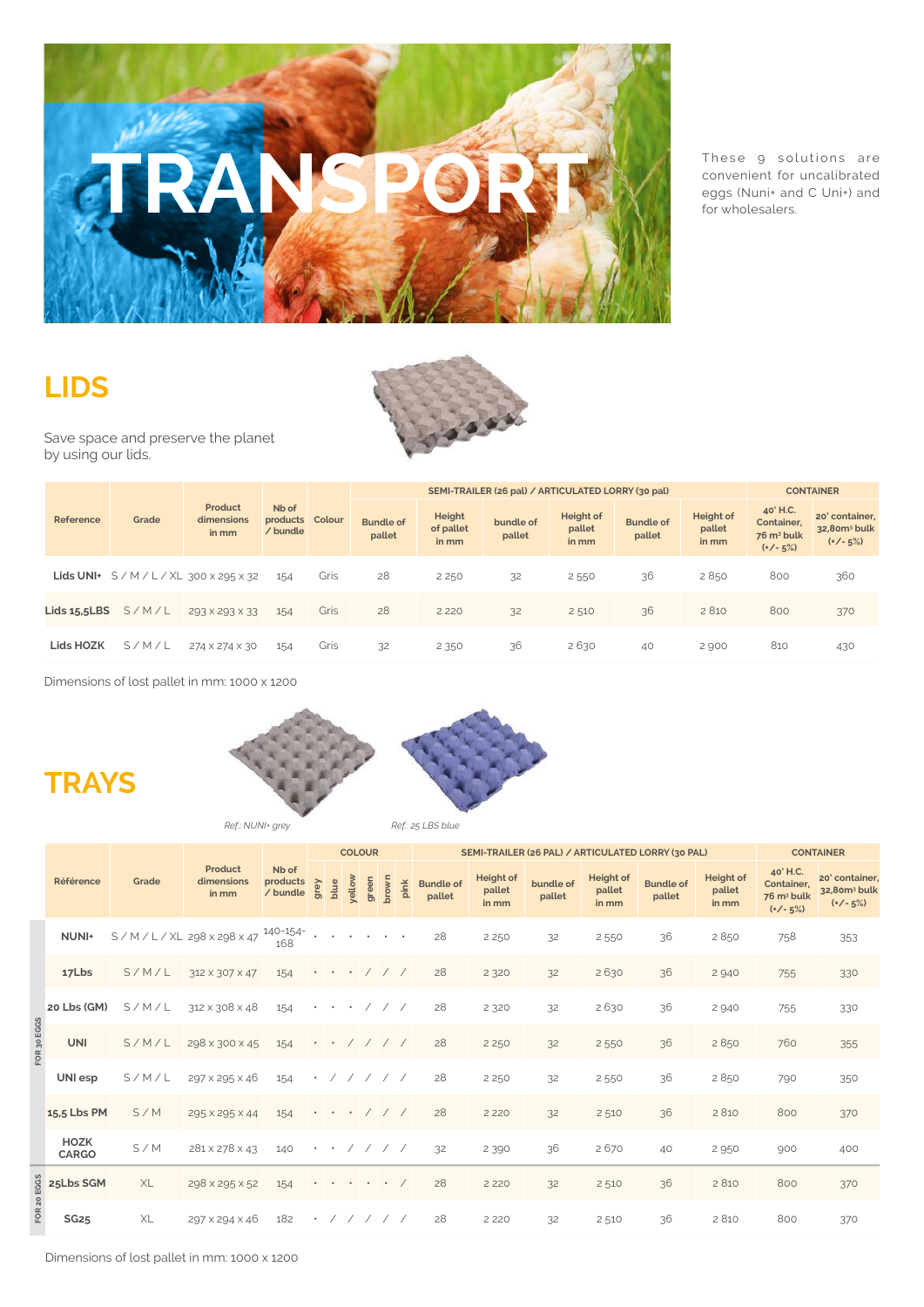

A large range offering a high industrial efficiency and many dimensions to meet consumers with diversified profiles.

## **FAMILY PACK**





|                                      | Grade        | Product<br>dimensions in mm |                               | <b>COLOUR</b> |                          |           |           |                            | SEMI-TRAILER (26 pal) / ARTICULATED LORRY (30 pal) | <b>CONTAINER</b>    |                                     |                            |                                  |                                                              |                                                          |
|--------------------------------------|--------------|-----------------------------|-------------------------------|---------------|--------------------------|-----------|-----------|----------------------------|----------------------------------------------------|---------------------|-------------------------------------|----------------------------|----------------------------------|--------------------------------------------------------------|----------------------------------------------------------|
| Reference                            |              |                             | Nb of<br>products<br>/ bundle | grey          | blue                     | yellow    | green     | <b>Bundle of</b><br>pallet | <b>Height of</b><br>pallet<br>in mm                | bundle of<br>pallet | <b>Height of</b><br>pallet<br>in mm | <b>Bundle of</b><br>pallet | <b>Height of</b><br>pallet in mm | 40'H.C.<br>Container,<br>76 m <sup>3</sup> bulk<br>$(+/-5%)$ | 20' container,<br>32,80m <sup>3</sup> bulk<br>$(*/- 5%)$ |
| Family pack<br>30                    | S/M          | 300 x 255 x 36              | 174                           |               |                          | $\bullet$ | $\bullet$ | 36                         | 2450                                               | 40                  | 2700                                | 44                         | 2960                             | 880                                                          | 380                                                      |
| <b>Family pack</b><br>24             | S/M/L        | 300 x 208 x 36              | 231                           |               | $\bullet$                | $\bullet$ |           | 28                         | 2220                                               | 32                  | 2510                                | 36                         | 2810                             | 750                                                          | 340                                                      |
| Family pack<br>$24+$                 | S/M/L        | 292 × 196 × 36              | 231                           |               | $\overline{\phantom{a}}$ | $\bullet$ |           | 28                         | 2210                                               | 32                  | 2510                                | 36                         | 2800                             | 828                                                          |                                                          |
| <b>Family pack</b><br>$20+$          | S/M/L        | 246 x 196 x 36              | 231                           |               |                          | $\bullet$ | $\bullet$ | 36                         | 2350                                               | 40                  | 2600                                | 44                         | 2850                             |                                                              |                                                          |
| Family pack<br>20 XL                 | S/M/<br>L/XL | 288 x 235 x 41              | 154                           |               | $\bullet$                | $\bullet$ |           | 40                         | 2500                                               | 44                  | 2740                                | 48                         | 2970                             | 1040                                                         | 450                                                      |
| <b>Family pack</b><br>18             | S/M/L        | 510 × 152 × 36,5            | 308                           |               | $\bullet$                | $\bullet$ |           | 28                         | 2250                                               | 32                  | 2550                                | 36                         | 2850                             | 750                                                          | 340                                                      |
| Family pack<br>15                    | S/M/L        | 510 x 620 x 250             | 308                           |               | $\bullet$                | $\bullet$ |           | 36                         | 2400                                               | 40                  | 2650                                | 44                         | 2900                             | 880                                                          | 380                                                      |
| <b>Family pack</b><br>2×12           | S/M/L        | 200 x 155 x 36.5            | 231                           |               |                          | $\bullet$ |           | 28                         | 2290                                               | 32                  | 2590                                | 36                         | 2900                             | 750                                                          | 340                                                      |
| Family pack<br>3×10                  | S/M/L        | 255 × 104 × 36.5            | 154                           |               | $\bullet$                | $\bullet$ |           | 36                         | 2450                                               | 40                  | 2700                                | 44                         | 2960                             | 880                                                          | 380                                                      |
| <b>Family pack</b><br><b>2x10 XL</b> | S/M/<br>L/XL | 289 x 126 x 40              | 154                           |               | $\sqrt{2}$               | $\cdot$ / |           | 36                         | 2450                                               | 40                  | 2710                                | 44                         | 2960                             | 920                                                          |                                                          |
| Family pack<br>4x6 ML                | S/M/L        | 160 × 107 × 35              | 231                           |               | $\overline{\phantom{a}}$ | $\bullet$ |           | 24                         | 2120                                               | 28                  | 2440                                | 32                         | 2750                             | 714                                                          |                                                          |
| <b>Family pack</b><br>$2x6$ XL       | S/M/<br>L/XL | 176 x 126 x 40              | 180                           |               | $\sqrt{2}$               | $\cdot$ / |           | 52                         | 2200                                               | 56                  | 2450                                | 60                         | 2700                             | 924                                                          |                                                          |

Dimensions of lost pallet in mm: 1000 x 1200